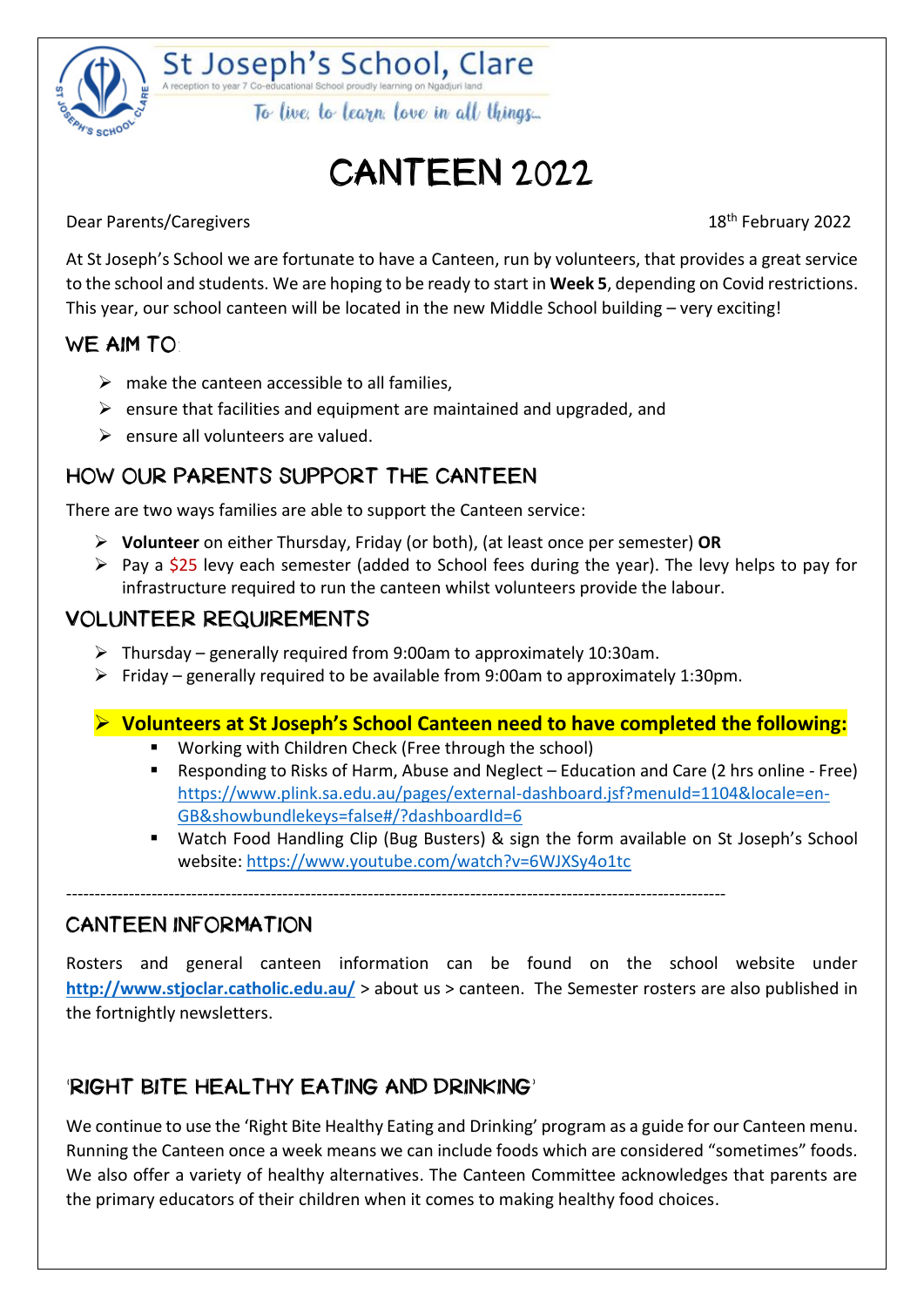#### ORDERING

Canteen items can **ONLY** be ordered through the QKR App *(you will find prices on there)* 



The app can be uploaded to your phone, iPad or home computer and provides the opportunity for you to place a canteen order for your child.

In order to place a canteen order you will be required to follow the prompts to set up your child's profile.

**Cut-off time for canteen orders is 8am each Thursday morning**. If you delete your order before this cutoff time you will not be charged. Orders cannot be deleted after the cut-off time, and as items will be delivered according to the orders placed, there will be no refunds.

### WHEN YOUR CHILD IS SICK OR AWAY

Please notify the front office if your child is sick or away. If they have a canteen order, a sibling or parent may collect their food from the canteen.

## WE NEED YOU!

Thank you for your ongoing support. In order to offer this great service at our school we really do rely on your assistance. Our School Canteen can only be successful with the help of parent volunteers and it currently requires 4 volunteers each week to run. Please think about offering your time as a volunteer, and you can be reassured that you will be paired up with someone who has previous experience who can help to show you what is required. Over the past few years we have struggled to find enough volunteers to fill some weeks – so we would encourage as many of you as possible to have a go so that we can keep this great service at our school. The children really do appreciate school Canteen and it is often the day of the week that they look forward to the most. It is also a great way to meet other parents  $\circled{c}$ 

We will aim to send out a semester roster (Term 1-2, and then one for Term 3-4) as this worked really well for parents to be able to plan ahead and swap shifts when needed. We look forward to being able to provide a variety of delicious, freshly prepared food items for your children.

St Joseph's School Clare Canteen Group You and 81 others are members

## FACEBOOK GROUP FOR VOLUNTEERS

Our school canteen Facebook page has had great success with parent interaction and it has been used for weekly volunteer reminders. This group is a great place to communicate with our canteen committee and to swap shifts when needed. Please join our Facebook page to stay up to date with canteen news and reminders. **The easiest way to find it is to search for: St Joseph's School Clare Canteen**

### WOULD YOU LIKE TO JOIN THE CANTEEN COMMITTEE IN 2022?

We all know that *'Many hands make light work!'*

We also know that everyone is busy with family and work commitments and this is why we work as a team on the canteen committee in order to make the roles small and manageable. We would love some more parents to join us to provide this fantastic service for our school. Please speak to us if you would like to know more.

The 2022 Canteen Coordinators, *(Some of us are looking to stand down this year, so please consider joining our committee)*

Kerrie Weckert, Hollie Kain, Yana Zanette, Stacey Hitch, Jane Adams, Amy O'Shea-Coulter, Larni Ward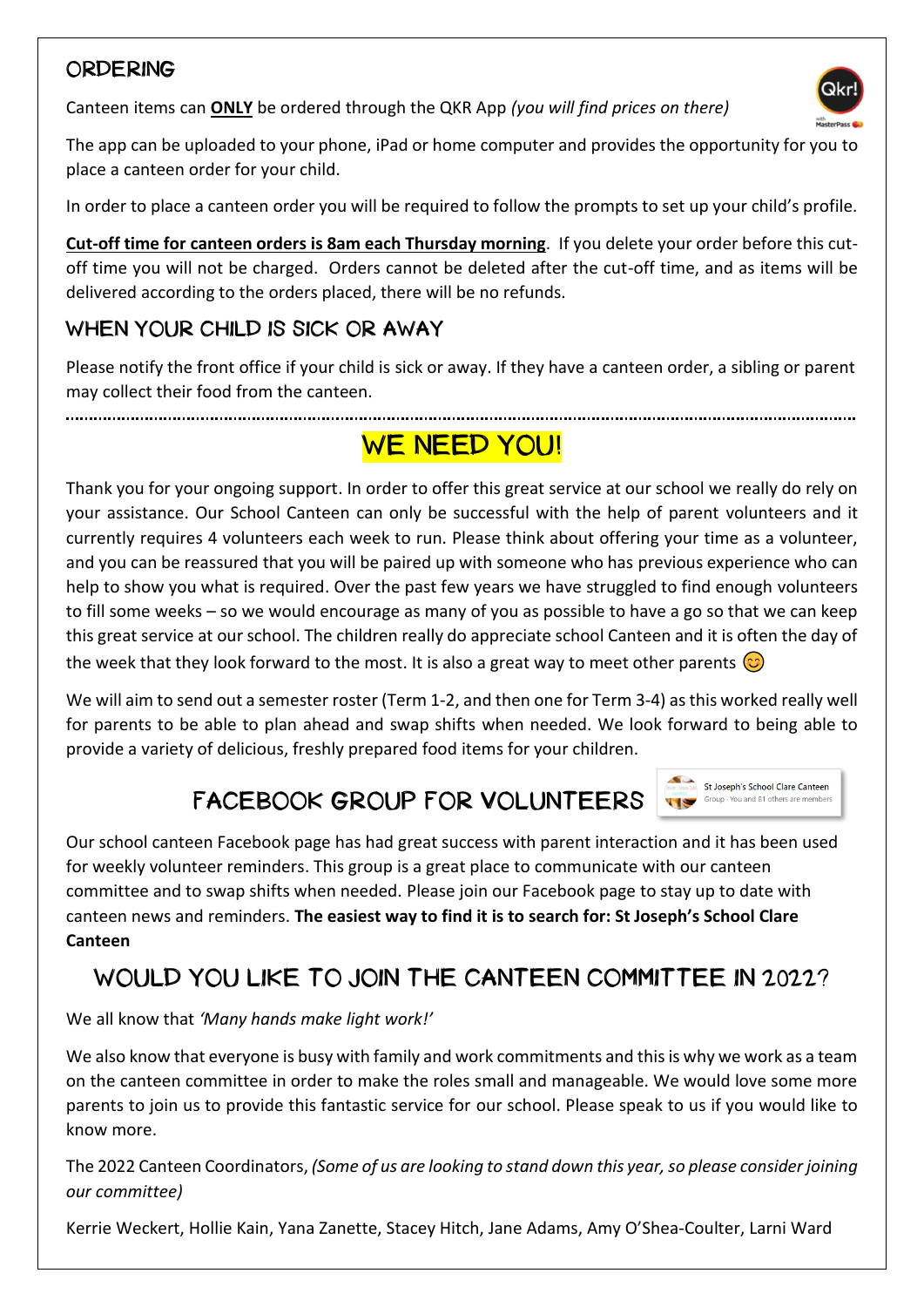## VOLUNTEERING IN THE CANTEEN IN 2022

#### **All families** please return to the front office no later than **Friday 25.2.22 (Week 4)**

**PLEASE NOTE:** If you do not wish to volunteer, or are unable to, there is a \$25 levy per Semester - in lieu of your time - which will be charged to your school account. This money is used to upgrade facilities.

| <b>Parent full name</b> | <b>Child/ren's surname</b>                        |  |    |
|-------------------------|---------------------------------------------------|--|----|
| Mobile Number           | Number can be displayed on the roster $\vert$ yes |  | no |

## YES, I CAN VOLUNTEER

*Please provide as much detail as possible to be placed in the most relevant role/level of experience.*

| I can volunteer on (please circle one or both)                                                  |                                                                                                                                           | St Joseph's School Canteen experience<br>(please circle one for each day you can volunteer) |                                                                     |                                                    |
|-------------------------------------------------------------------------------------------------|-------------------------------------------------------------------------------------------------------------------------------------------|---------------------------------------------------------------------------------------------|---------------------------------------------------------------------|----------------------------------------------------|
| <b>Thursday</b><br>**                                                                           | Label order bags and drinks,<br>calculate food and drink<br>quantities, place orders with<br>suppliers.<br>$9:00$ am – approx. 10:30am.   | Experienced<br>and confident<br>to help others                                              | Experience in<br><b>2021</b> but<br>not confident<br>to help others | Experience<br>prior to 2021<br>or<br>no experience |
| ** If you have previous experience working on a<br>Thursday, are you happy to work on your own? |                                                                                                                                           | YES / NO (please circle)                                                                    |                                                                     |                                                    |
| <b>Friday</b>                                                                                   | Heat and prepare food, serve<br>food and drink, clean kitchen,<br>stocktake, wash and return tea<br>towels.<br>$9:00$ am – approx. 1:30pm | Experienced<br>and confident<br>to help others                                              | Experience in<br><b>2021</b> but<br>not confident<br>to help others | Experience prior<br>to 2021<br>or<br>no experience |

| PLEASE FILL IN RELEVANT INFORMATION BELOW                                                                  | OR                                                                                                   |                                                                 |
|------------------------------------------------------------------------------------------------------------|------------------------------------------------------------------------------------------------------|-----------------------------------------------------------------|
| I am able to be an<br>emergency contact<br>(to volunteer at short notice)<br>(Please circle)<br><b>YES</b> | I am <b>unable</b> to assist on:<br>(please provide dates, odd/even<br>weeks, terms, specific dates) | NO, I CAN'T<br><b>VOLUNTEER IN</b><br>2022<br>(Please tick box) |
| <b>NO</b>                                                                                                  |                                                                                                      |                                                                 |
| How often would you like to volunteer each<br><b>Semester?</b> (Please tick)                               | By completing this section, you<br>are agreeing to pay the \$50 levy                                 |                                                                 |
| Once each Semester *rostered on either term 1&3 or term 2&4                                                | for the <b>year</b> in lieu of your time.                                                            |                                                                 |
| Twice each Semester * rostered on once each term                                                           | Name:                                                                                                |                                                                 |
| Or I can only volunteer in Semester 1                                                                      | Signed:                                                                                              |                                                                 |
| I can only volunteer in Semester 2                                                                         |                                                                                                      |                                                                 |